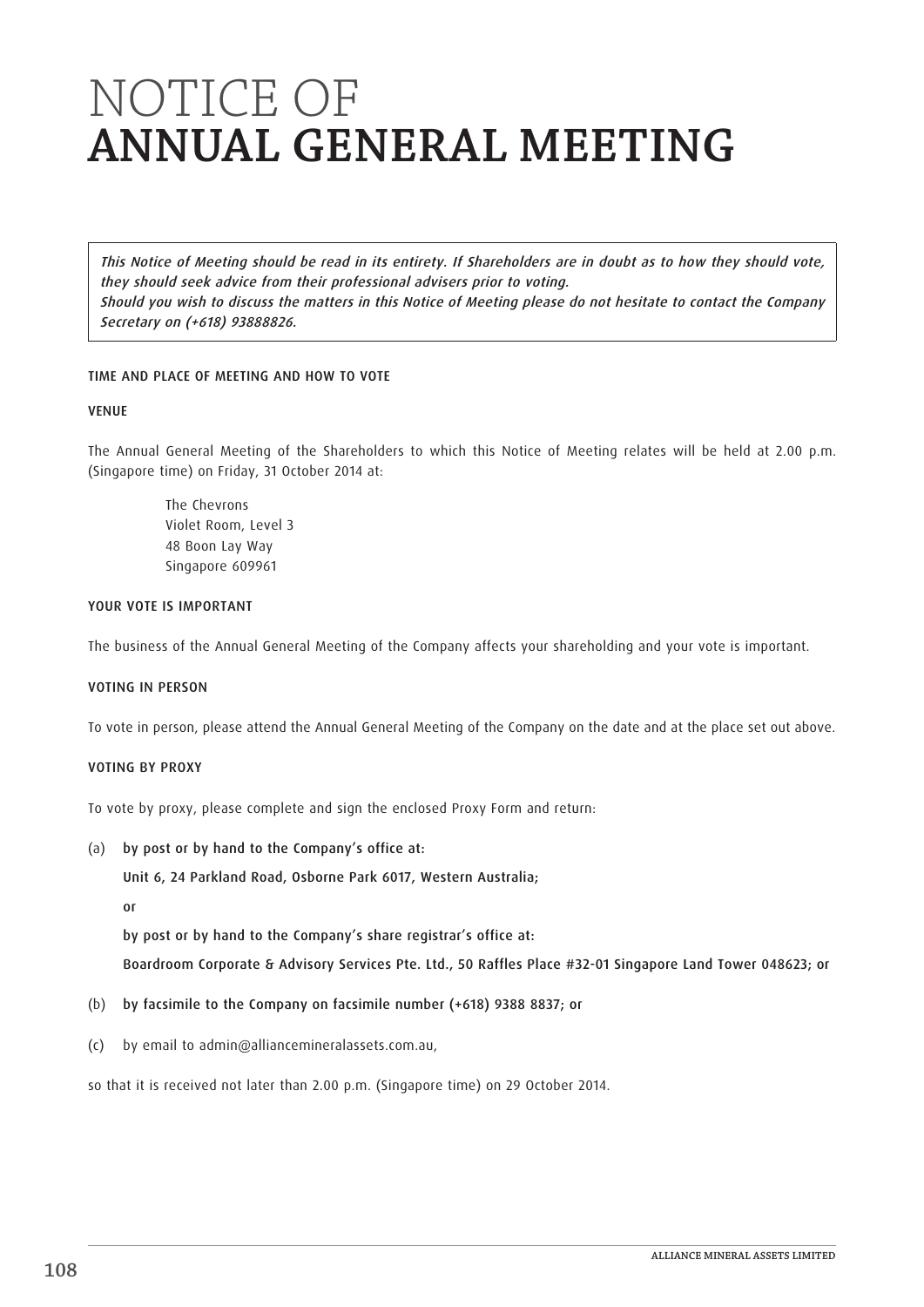#### IMPORTANT NOTES:

- (i) Depositors shall use the Proxy Form entitled "Annual General Meeting Depositor Proxy Form".
- (ii) Proxy Forms received later than this time will be invalid.

In accordance with section 249L of the Corporations Act, Shareholders are advised that:

- (a) each Shareholder (including each Depositor who has Shares of the Company entered against their name in the Depository Register held by the CDP) has a right to appoint a proxy;
- (b) the proxy need not be a Shareholder of the Company; and
- (c) a Shareholder who is entitled to cast 2 or more votes may appoint 2 proxies and may specify the proportion or number of votes each proxy is appointed to exercise. If the member appoints 2 proxies and the appointment does not specify the proportion or number of the member's votes, then in accordance with section 249X(3) of the Corporations Act, each proxy may exercise one-half of the votes.
- (d) Shareholders and their proxies should be aware that changes to the Corporations Act made in 2011 mean that:
	- (i) if proxy holders vote, they must cast all directed proxies as directed; and
	- (ii) any directed proxies which are not voted will automatically default to the Chair, who must vote the proxies as directed.

Further details on these changes are set out below.

## Proxy vote if appointment specifies way to vote

Section 250BB(1) of the Corporations Act provides that an appointment of a proxy may specify the way the proxy is to vote on a particular resolution and, if it does:

- (a) the proxy need not vote on a show of hands, but if the proxy does so, the proxy must vote that way (ie as directed); and
- (b) if the proxy has 2 or more appointments that specify different ways to vote on the resolution, the proxy must not vote on a show of hands; and
- (c) if the proxy is the chair of the meeting at which the resolution is voted on, the proxy must vote on a poll, and must vote that way (ie as directed); and
- (d) if the proxy is not the chair, the proxy need not vote on the poll, but if the proxy does so, the proxy must vote that way (ie as directed).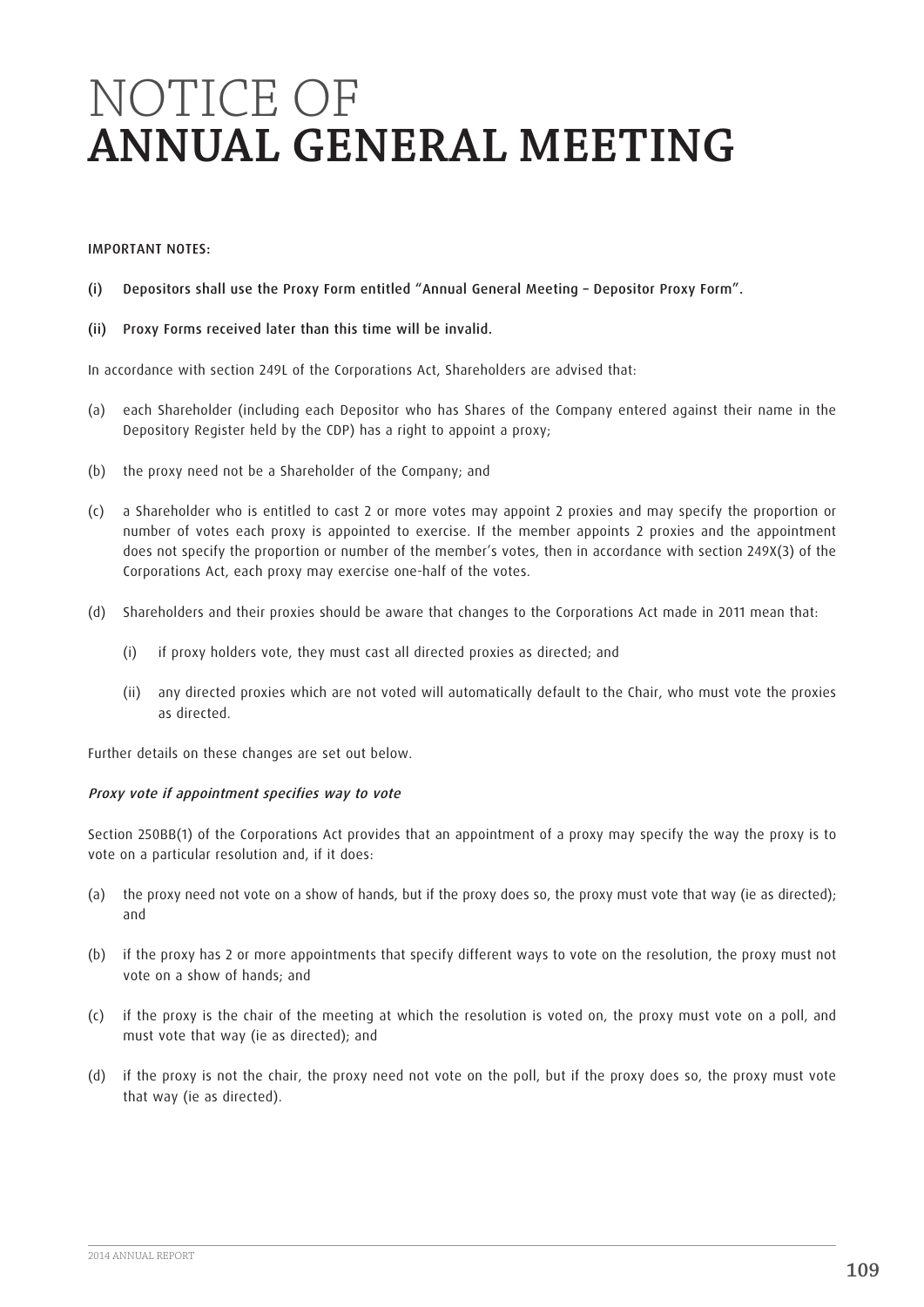# Transfer of non-chair proxy to chair in certain circumstances

Section 250BC of the Corporations Act provides that, if:

- (a) an appointment of a proxy specifies the way the proxy is to vote on a particular resolution at a meeting of the Company's members; and
- (b) the appointed proxy is not the chair of the meeting; and
- (c) at the meeting, a poll is duly demanded on the resolution; and
- (d) either of the following applies:
	- (i) the proxy is not recorded as attending the meeting; or
	- (ii) the proxy does not vote on the resolution,

the chair of the meeting is taken, before voting on the resolution closes, to have been appointed as the proxy for the purposes of voting on the resolution at the meeting.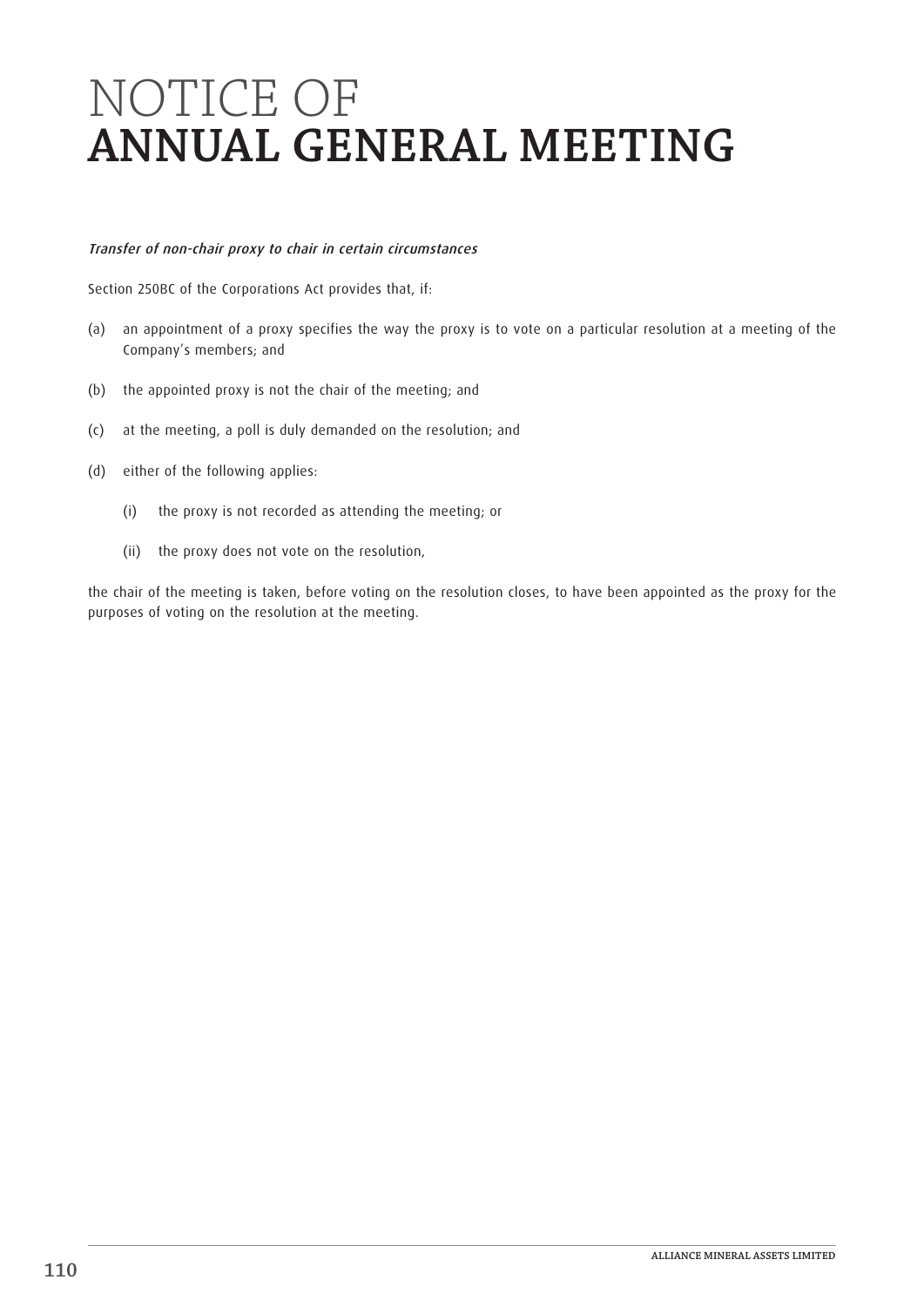## NOTICE OF ANNUAL GENERAL MEETING

Notice is hereby given that the Annual General Meeting of the Company will be held at 2.00 p.m. (Singapore time) on Friday, 31 October 2014 at The Chevrons, Violet Room, Level 3, 48 Boon Lay Way, Singapore 609961.

The Explanatory Statement to this Notice of Annual General Meeting provides additional information on matters to be considered at the Annual General Meeting of the Company.

The Directors have determined pursuant to Regulation 7.11.37 of the Corporations Regulations 2001 (Cth) that the persons eligible to vote at the Annual General Meeting of the Company are those who are registered Shareholders of the Company (or Depositors who have Shares of the Company entered against their name in the Depository Register held by the CDP) as at 2.00 p.m. (Singapore time) on Wednesday, 29 October 2014.

A Depositor shall not be entitled to attend and vote at the Annual General Meeting unless they are shown to have Shares of the Company entered against their name in the Depository Register as at 2.00 p.m. (Singapore time) on 29 October 2014, as certified by CDP to the Company.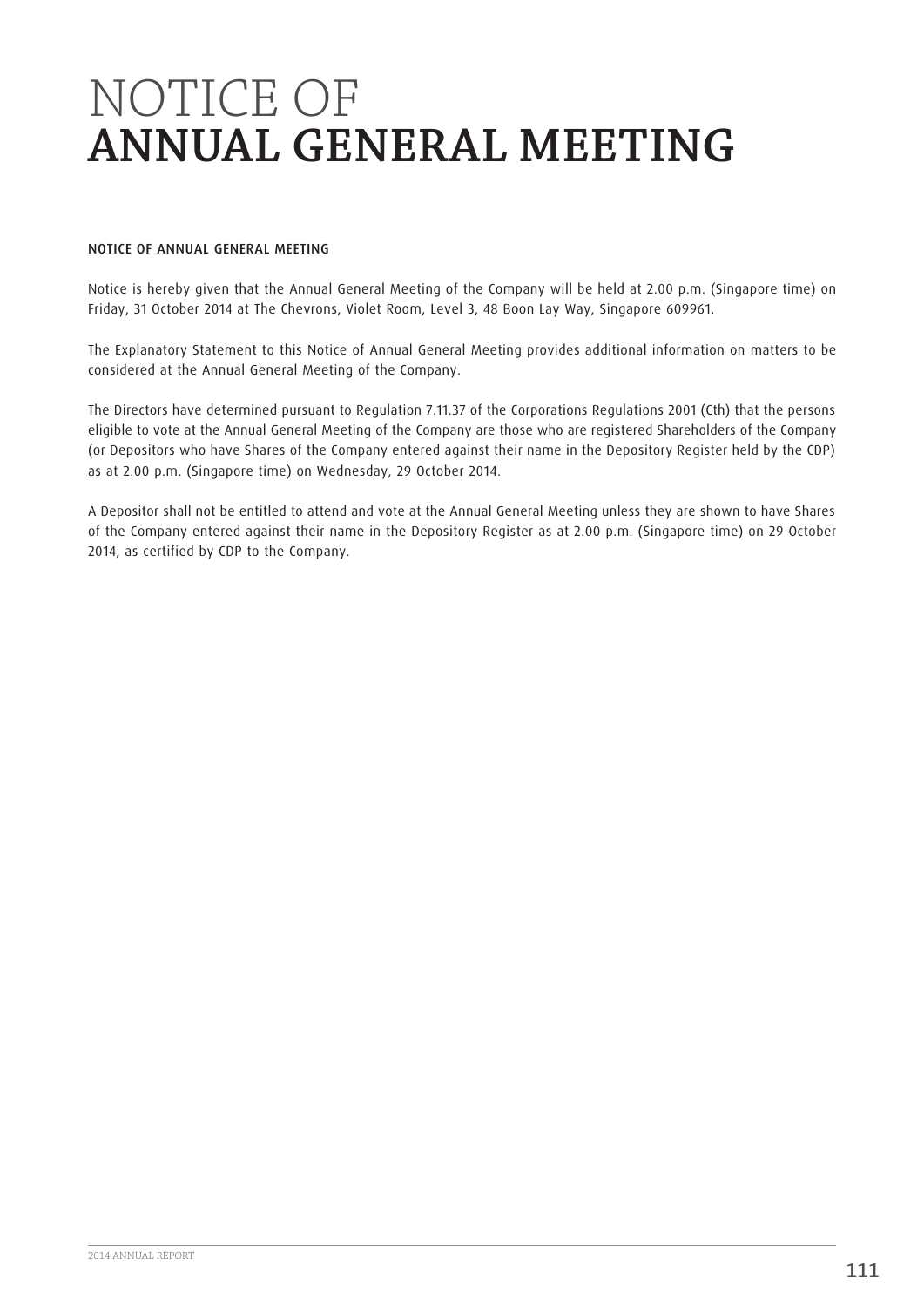#### AGENDA

#### ORDINARY BUSINESS

## RESOLUTION 1 – FINANCIAL STATEMENTS AND REPORTS

To receive and consider the financial statements of the Company for the financial year ended 30 June 2014 together with the Directors' Declaration, the Directors' Report, and the Independent Auditor's Report.

# RESOLUTION 2 – ELECTION OF DIRECTOR – MR MAHTANI BHAGWANDAS

To consider and, if thought fit, to pass, with or without amendment, the following resolution as an Ordinary Resolution:

"THAT, for the purpose of clause 12.5 of the Company's Constitution and for all other purposes, Mr Mahtani Bhagwandas, a Director who was appointed on 15 April 2014, retires, and being eligible, is elected as a Director."

#### RESOLUTION 3 – ELECTION OF DIRECTOR – MR ONG KIAN GUAN

To consider and, if thought fit, to pass, with or without amendment, the following resolution as an Ordinary Resolution:

"THAT, for the purpose of clause 12.5 of the Company's Constitution and for all other purposes, Mr Ong Kian Guan, a Director who was appointed on 20 June 2014, retires, and being eligible, is elected as a Director."

## RESOLUTION 4 – RE-ELECTION OF DIRECTOR – MS PAULINE GATELY

To consider and, if thought fit, to pass, with or without amendment, the following resolution as an Ordinary Resolution:

"THAT, for the purpose of clause 12.3 of the Company's Constitution and for all other purposes, Ms Pauline Gately, a Director, retires by rotation, and being eligible, is re-elected as a Director."

Ms Pauline Gately will, upon re-election as a Director of the Company, remain as Chairman of the Remuneration Committee, a member of the Nominating and Audit Committee, and she will be considered independent for the purpose of Rule 704(7) of the Listing Manual (Section B: Rules of Catalist) of SGX-ST.

## RESOLUTION 5 – APPROVAL OF DIRECTORS' FEES FOR THE 2015 FINANCIAL YEAR

To consider and, if thought fit, to pass, with or without amendment, the following resolution as an Ordinary Resolution:

"THAT, for the purposes of clauses 12.9 and 12.10 of the Company's Constitution and for all other purposes, Shareholders approve the maximum total aggregate sum to be paid to Directors of \$90,870 for the financial year ending 30 June 2015 to be paid in accordance with the terms and conditions set out in the Explanatory Statement."

#### Voting Prohibition Statement

A person appointed as a proxy must not vote, on the basis of that appointment, on this Resolution if:

- (a) the proxy is either:
	- (i) a member of the Key Management Personnel; or
	- (ii) a Closely Related Party of such a member; and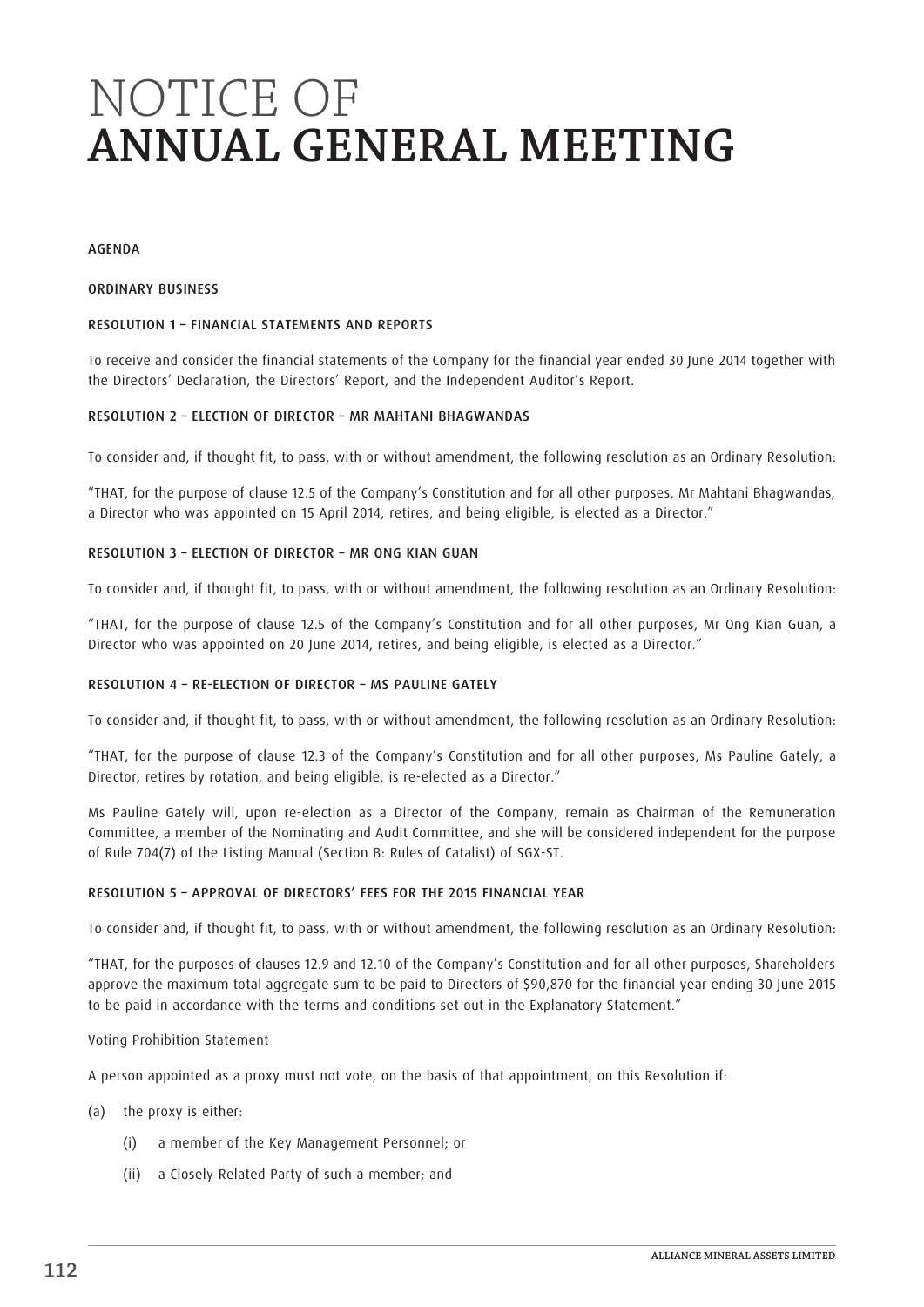## AGENDA (CONT'D)

(b) the appointment does not specify the way the proxy is to vote on this Resolution.

However, the above prohibition does not apply if:

- (a) the proxy is the Chair; and
- (b) the appointment expressly authorises the Chair to exercise the proxy even though this Resolution is connected directly or indirectly with remuneration of a member of the Key Management Personnel.

#### RESOLUTION 6 – AUTHORITY TO DIRECTORS TO ISSUE AND ALLOT SHARES

To consider and, if thought fit, to pass, with or without modifications, the following resolution as an Ordinary Resolution:

"THAT pursuant to Rule 806 of Section B of the Listing Manual: Rules of Catalist (the "Catalist Rules") of Singapore Exchange Securities Trading Limited ("SGX-ST"), the Directors be authorised and empowered to:

- (a) (i) allot and issue shares in the capital of the Company ("Shares") whether by way of rights, bonus or otherwise; and/or
	- (ii) make or grant offers, agreements or options (collectively, "Instruments") that might or would require Shares to be issued, including but not limited to the creation and issue of (as well as adjustments to) warrants, debentures or other instruments convertible into Shares, at any time and upon such terms and conditions and for such purposes and to such persons as our Directors may in their absolute discretion deem fit; and
- (b) (notwithstanding the authority conferred by this Resolution may have ceased to be in force) issue Shares in pursuance of any Instruments made or granted by the Directors while this Resolution was in force,

#### PROVIDED THAT:

- (1) the aggregate number of Shares to be issued pursuant to this Resolution (including Shares to be issued to in pursuance of the Instruments made or granted pursuant to this Resolution) shall not exceed one hundred per cent (100%) of the total number of issued Shares (excluding treasury shares) (as calculated in accordance with sub-paragraph (2) below, of which the aggregate number of Shares to be issued other than on a pro rata basis to the existing shareholders of the Company (including Shares to be issued in pursuance to the Instruments made or granted pursuant to this Resolution) shall not exceed fifty percent (50%) of the total number of issued Shares (excluding treasury shares) (as calculated in accordance with sub-paragraph (2) below;
- (2) subject to such manner of calculation as may be prescribed by SGX-ST) for the purpose of determining the aggregate number of Shares that may be issued under sub-paragraph (1) above, the percentage of issued Shares shall be based on the total number of issued Shares (excluding treasury shares) at the time of the passing of this Resolution, after adjusting for:
	- (A) new Shares arising from the conversion or exercise of any convertible securities;
	- (B) new Shares arising from exercising share options or vesting of share awards outstanding or subsisting at the time of the passing of this Resolution; and
	- (C) any subsequent bonus issue, consolidation or subdivision of Shares;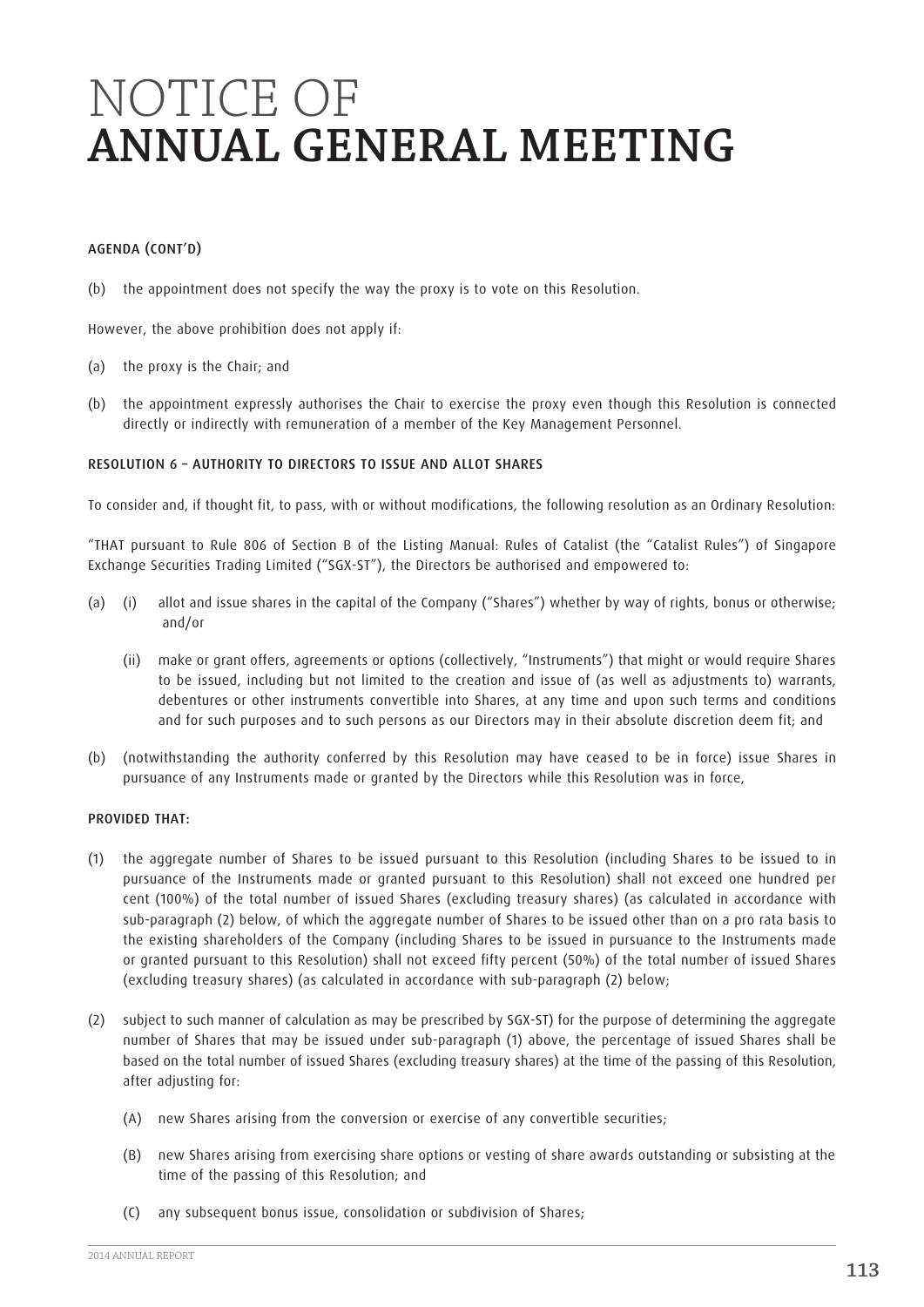# AGENDA (CONT'D)

- (3) in exercising the authority conferred by this Resolution, the Directors shall comply with the provisions of the Catalist Rules for the time being in force (unless such compliance has been waived by the SGX-ST) and the Constitution for the time being of the Company; and
- (4) unless revoked or varied by the Company in general meeting, such authority shall continue in full force until the conclusion of the next annual general meeting of the Company or the date by which the next annual general meeting of the Company is required by law or by the Constitution of the Company to be held, whichever is earlier, except that our Directors shall be authorised to allot and issue new Shares pursuant to convertible securities notwithstanding that such authority has ceased."

# Resolution 7 – Authority to Directors to Issue and Grant Options pursuant to the ESOS

To consider and, if thought fit, to pass, with or without modifications, the following resolution as an Ordinary Resolution:

"That, authority be and is hereby given to the Directors of the Company to offer and grant options ("Options") in accordance with the provision of the Alliance Employee Share Option Scheme ("ESOS") and to allot and issue from time to time such number of Shares as may be required to be allotted and issued and pursuant to the ESOS, when added to the number of Shares issued and issuable in respect of all Options granted under the ESOS, and any other share option schemes of the Company, shall not exceed fifteen percent (15%) of the total number of issued Shares (excluding treasury shares) on the day preceding the date of the relevant grant of an Option."

To transact any other ordinary business which may be properly transacted at the AGM.

By order of the Board

LEAW MUN NI COMPANY SECRETARY

9 OCTOBER 2014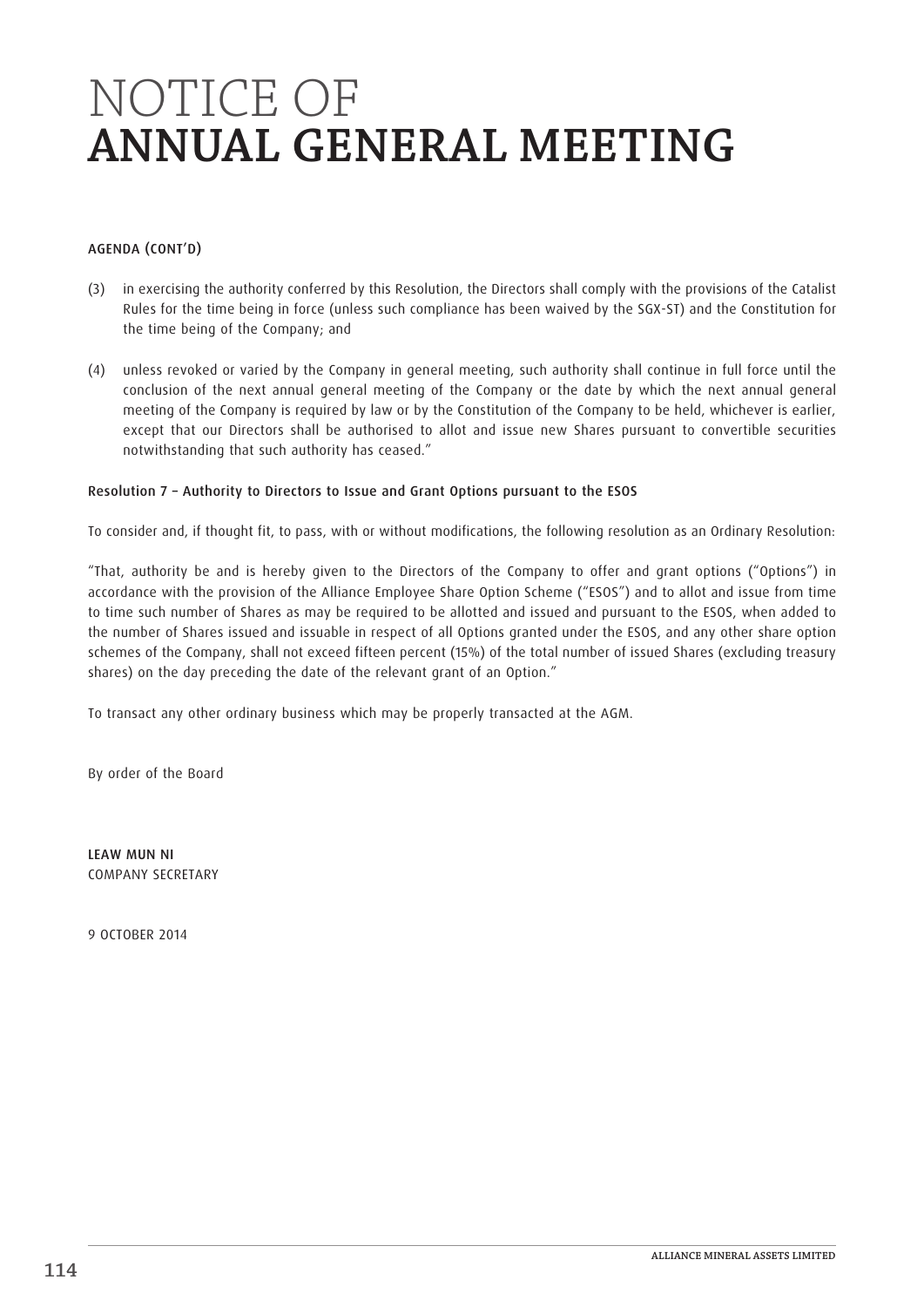AGENDA (CONT'D)

#### EXPLANATORY STATEMENT

This Explanatory Statement has been prepared for the information of the Shareholders (including Depositors who hold Shares in the Company through CDP) in connection with the business to be conducted at the Annual General Meeting of the Company to be held at 2.00 p.m. (Singapore time) on Friday, 31 October 2014 at The Chevrons, Violet Room, Level 3, 48 Boon Lay Way Singapore 609961.

## 1. Resolution 1 - Financial Statements And Reports

In accordance with the Constitution, the business of the Annual General Meeting will include receipt and consideration of the financial statements of the Company for the financial year ended 30 June 2014 together with the Directors' Declaration, the Directors' Report, and the Independent Auditor's Report.

#### 2. Resolutions 2 and 3 – Election of Directors – Mr Mahtani Bhagwandas and Mr Ong Kian Guan

Clause 12.5 of the Constitution states that the Directors may at any time appoint a person to be a Director, either to fill a casual vacancy or as an addition to the existing Directors, but so that the total number of Directors does not at any time exceed the maximum number specified by this Constitution. Any Director as appointed holds office only until the next annual general meeting and is then eligible for re-election but shall not be taken into account in determining the Directors who are to retire by rotation (if any) at that meeting. Mr Mahtani Bhagwandas and Mr Ong Kian Guan were appointed Directors of the Company under Clause 12.5 of the Constitution.

Mr Mahtani Bhagwandas will, upon election as a Director of the Company, remain as Chairman of the Nominating Committee, a member of the Remuneration Committee and Audit Committee, and he will be considered independent for the purpose of Rule 704(7) of the Listing Manual (Section B: Rules of Catalist) of the SGX-ST.

Mr Ong Kian Guan will, upon election as a Director of the Company, remain as Chairman of the Audit Committee, a member of the Remuneration Committee and Nominating Committee, and he will be considered independent for the purpose of Rule 704(7) of the Listing Manual (Section B: Rules of Catalist) of the SGX-ST.

## 3. Resolution 4 – Re-election of Director – Ms Pauline Gately

Clause 12.3 of the Constitution provides that:

- (a) at the Company's annual general meeting in every year, one-third of the Directors for the time being, or, if their number is not a multiple of 3, then the number nearest one-third (rounded upwards in case of doubt), shall retire from office, provided always that no Director (except a Managing Director) shall hold office for a period in excess of 3 years, or until the third annual general meeting following his or her appointment, whichever is the longer, without submitting himself or herself for re-election;
- (b) The Directors to retire at an annual general meeting are those who have been longest in office since their last election, but, as between persons who became Directors on the same day, those to retire shall (unless they otherwise agree among themselves) be determined by drawing lots;
- (c) A Director who retires by rotation under clause 12.3 of the Constitution is eligible for re-election; and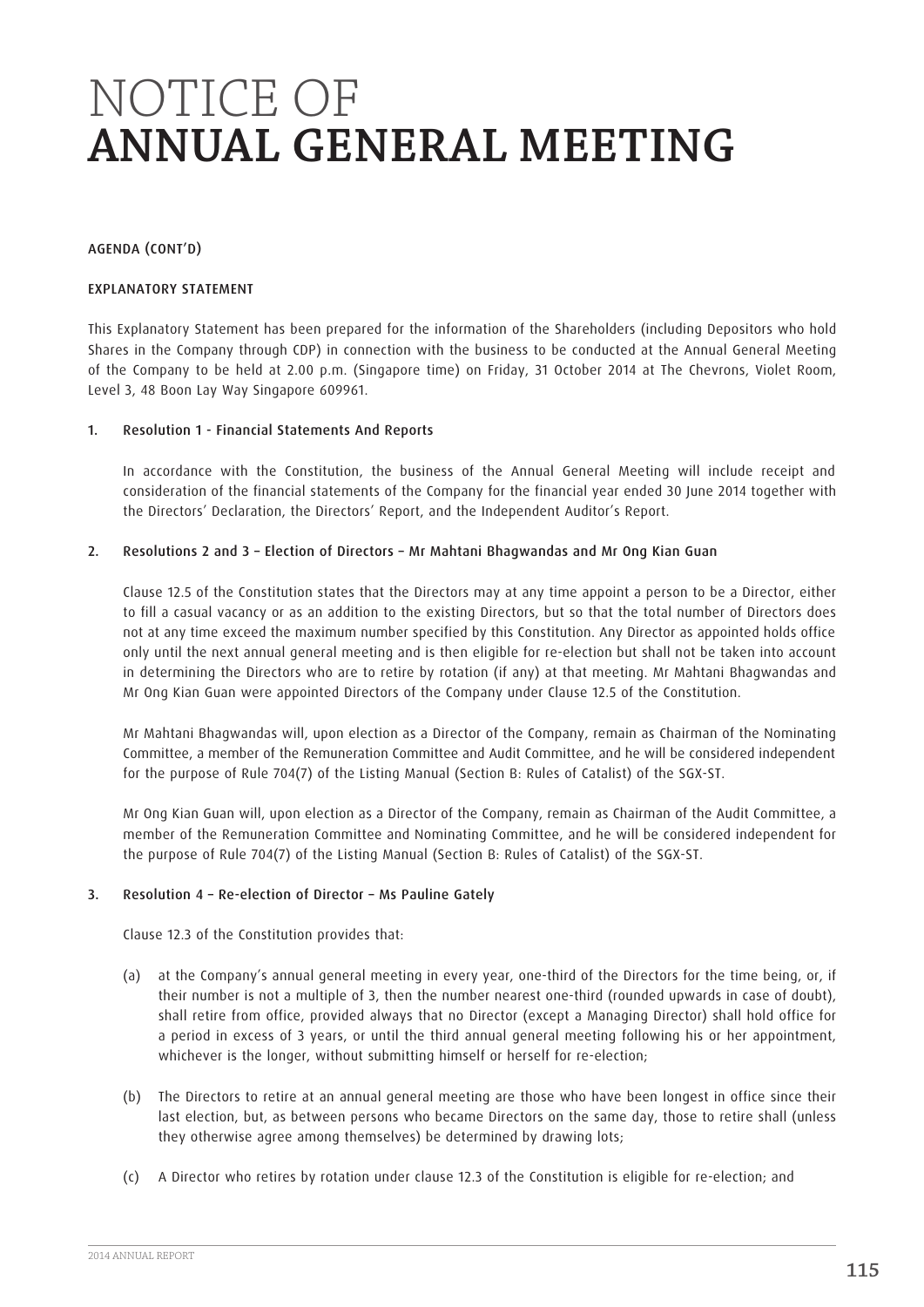# AGENDA (CONT'D)

- (d) In determining the number of Directors to retire, no account is to be taken of:
	- (i) a Director who only holds office until the next annual general meeting pursuant to clause 12.5 of the Constitution; and/or
	- (ii) a Managing Director,

each of whom are exempt from retirement by rotation. However, if more than one Managing Director has been appointed by the Directors, only one of them (nominated by the Directors) is entitled to be excluded from any determination of the number of Directors to retire and/or retirement by rotation.

The Company currently has 4 Directors and accordingly 1 must retire.

Pauline Gately retires by rotation and seeks re-election.

Ms Pauline Gately will, upon re-election as a Director of the Company, remain as Chairman of the Remuneration Committee, a member of the Nominating and Audit Committee, and she will be considered independent for the purpose of Rule 704(7) of the Listing Manual (Section B: Rules of Catalist) of SGX-ST.

## 4. Resolution 5 – Approval of Directors' Fees for the 2015 Financial Year

Clauses 12.9 and 12.10 of the Constitution requires that the total aggregate fixed sum per annum to be paid to the Directors (excluding salaries of executive Directors) from time to time will not exceed the sum determined by the Shareholders in general meeting and the total aggregate fixed sum will be divided between the Directors as the Directors shall determine and, in default of agreement between them, then in equal shares.

The total aggregate fixed sum per annum to be paid to the non-executive Directors is currently set at \$90,870 payable quarterly in arrears.

Resolution 5 seeks Shareholder approval for the payment of Director's fees of:

- (a) \$26,087 to Mr Mahtani Bhagwandas,
- (b) \$34,783 to Mr Ong Kian Guan; and
- (c) \$30,000 to Ms Pauline Gately,

for the financial year ending 30 June 2015.

Subject to the passing of Resolution 5, the Company proposes to pay non-executive Directors a total of \$90,870 in Directors' fees for the 2015 financial year.

The total aggregate fixed sum per annum has been determined after reviewing similar companies listed on the SGX-ST and the Directors believe that this level of remuneration is in line with corporate remuneration of similar companies.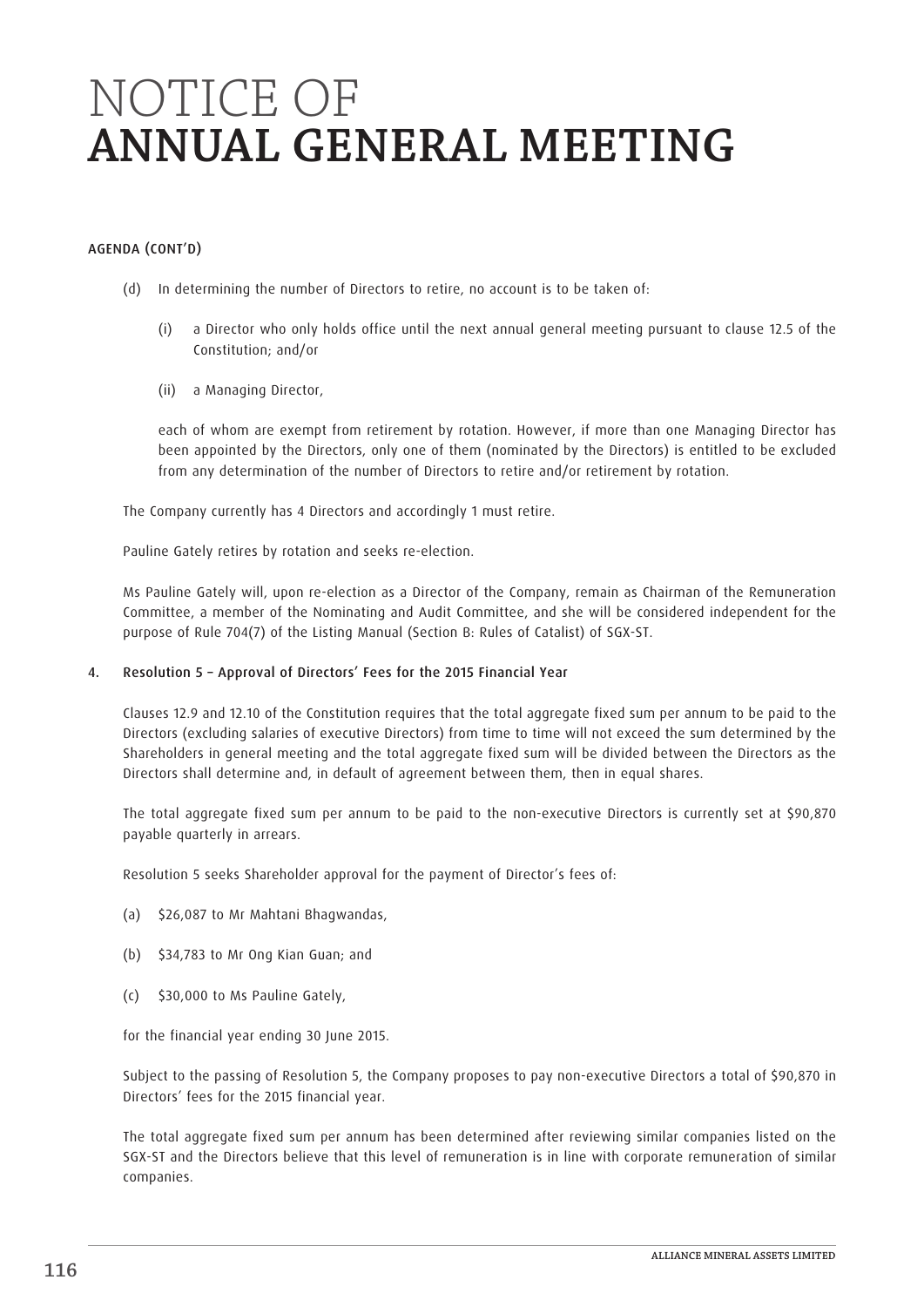# AGENDA (CONT'D)

# 5. Resolution 6 – Authority to Directors to Issue and Allot Shares

Resolution 6, if passed, will empower the Directors of the Company to issue Shares in the capital of the Company and to make or grant instruments (such as warrants or debentures) convertible into Shares, and to issue Shares in pursuance of such instruments, up to a number not exceeding in aggregate 100% of the total number of issued Shares (excluding treasury shares), of which up to 50% may be issued other than on a *pro rata* basis to Shareholders. For the purpose of determining the aggregate number of Shares that may be issued, the percentage of issued Shares shall be based on the total number of issued Shares (excluding treasury shares) in the capital of the Company at the time that Resolution 6 is passed, after adjusting for (a) new Shares arising from the conversion or exercise of any convertible securities or share options or vesting of share awards which are outstanding or subsisting at the time that Resolution 6 is passed, and (b) any subsequent bonus issue or consolidation or subdivision of Shares.

## 6. Resolution 7 – Authority to Directors to Issue and Grant Options pursuant to the ESOS

Resolution 7, if passed, will empower the Directors to allot and issues Shares pursuant to the exercise of options ("Options") granted or to be granted under the Alliance Employee Share Option Scheme ("ESOS") and such other share-based incentive scheme up to a number not exceeding, in total, fifteen per cent (15%) of the total number of issued Shares (excluding treasury shares) on the day preceding that date of the relevant grant.

## **ENQUIRIES**

Shareholders may contact the Company Secretary at (+61 8) 9388 8826 if they have any queries in respect of the matters set out in these documents.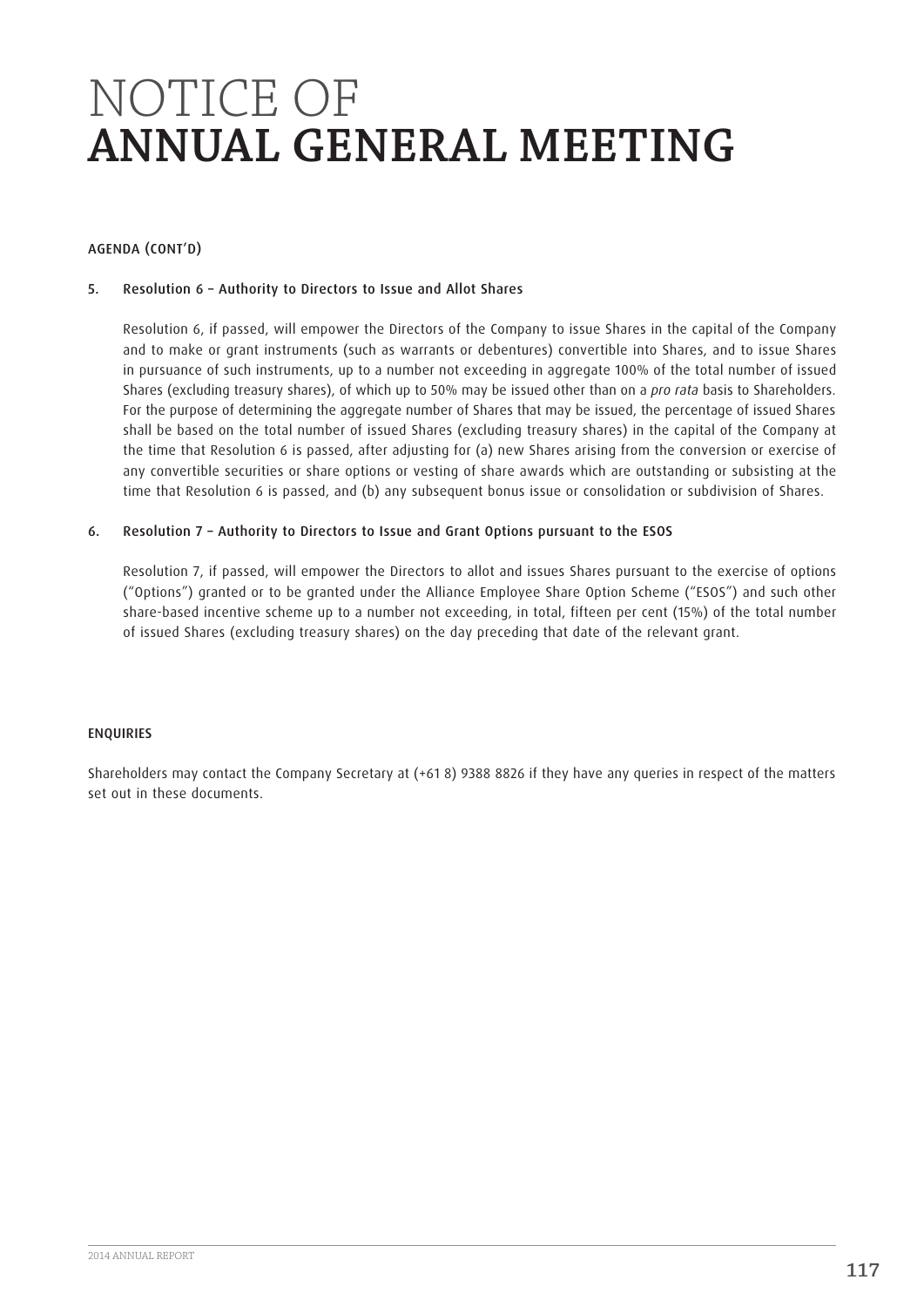# GLOSSARY

\$ means Australian dollars.

Annual General Meeting means the meeting convened by the Notice of Meeting.

ASIC means the Australian Securities and Investments Commission.

Board means the current board of directors of the Company.

Closely Related Party of a member of the Key Management Personnel means:

- (a) a spouse or child of the member;
- (b) a child of the member's spouse;
- (c) a dependent of the member or the member's spouse;
- (d) anyone else who is one of the member's family and may be expected to influence the member, or be influenced by the member, in the member's dealing with the entity;
- (e) a company the member controls; or
- (f) a person prescribed by the Corporations Regulations 2001 (Cth) for the purposes of the definition of 'closely related party' in the Corporations Act.

Company means Alliance Mineral Assets Limited (ACN 147 393 735).

Constitution means the Company's constitution.

Corporations Act means the Corporations Act 2001 (Cth).

CDP means the Central Depository (Pte) Limited.

Depositor, Depository Agent and Depository Register shall have the respective meanings ascribed to them in Section 130A of the Companies Act.

Directors mean the current directors of the Company.

ESOS means the Alliance Mineral Assets Employee Share Option Scheme.

Explanatory Statement means the explanatory statement accompanying the Notice of Meeting.

Key Management Personnel has the same meaning as in the accounting standards issued by the Australian Accounting Standards Board and means those persons having authority and responsibility for planning, directing and controlling the activities of the Company, or if the Company is part of a consolidated entity, of the consolidated entity, directly or indirectly, including any director (whether executive or otherwise) of the Company, or if the Company is part of a consolidated entity, of an entity within the consolidated group.